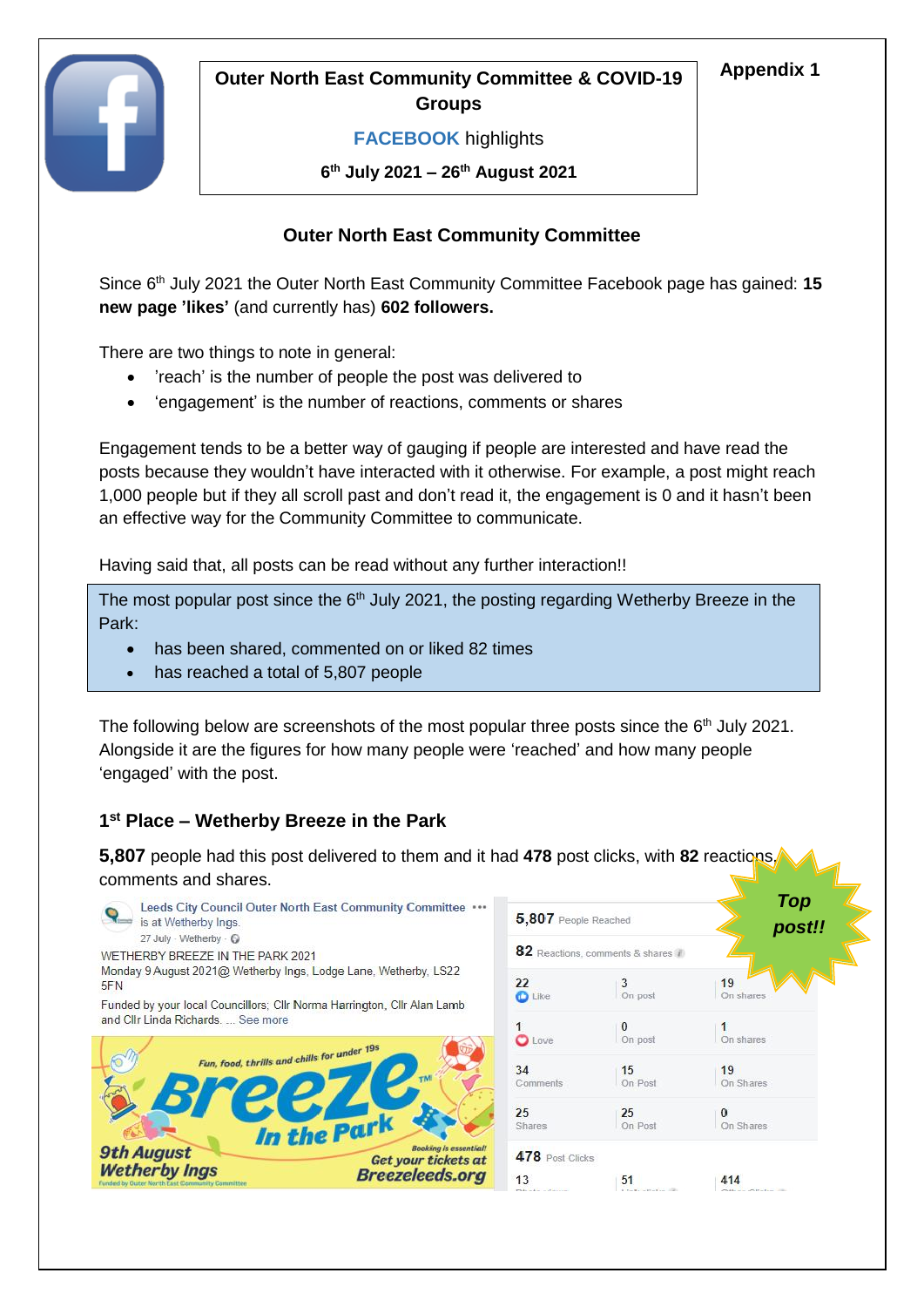# **2 nd Place – Proposed Expansion of Allerton High School**

**2,307** people had this post delivered, with **154** post clicks with **12** reactions, comments & shares.



**Boost post** 

Funded by your local Councillors; Cllr Dan Cohen, Cllr Neil Buckley and Cllr Peter Harrand. ... See more



187

Engagements

1.648

People reached



*most popula*